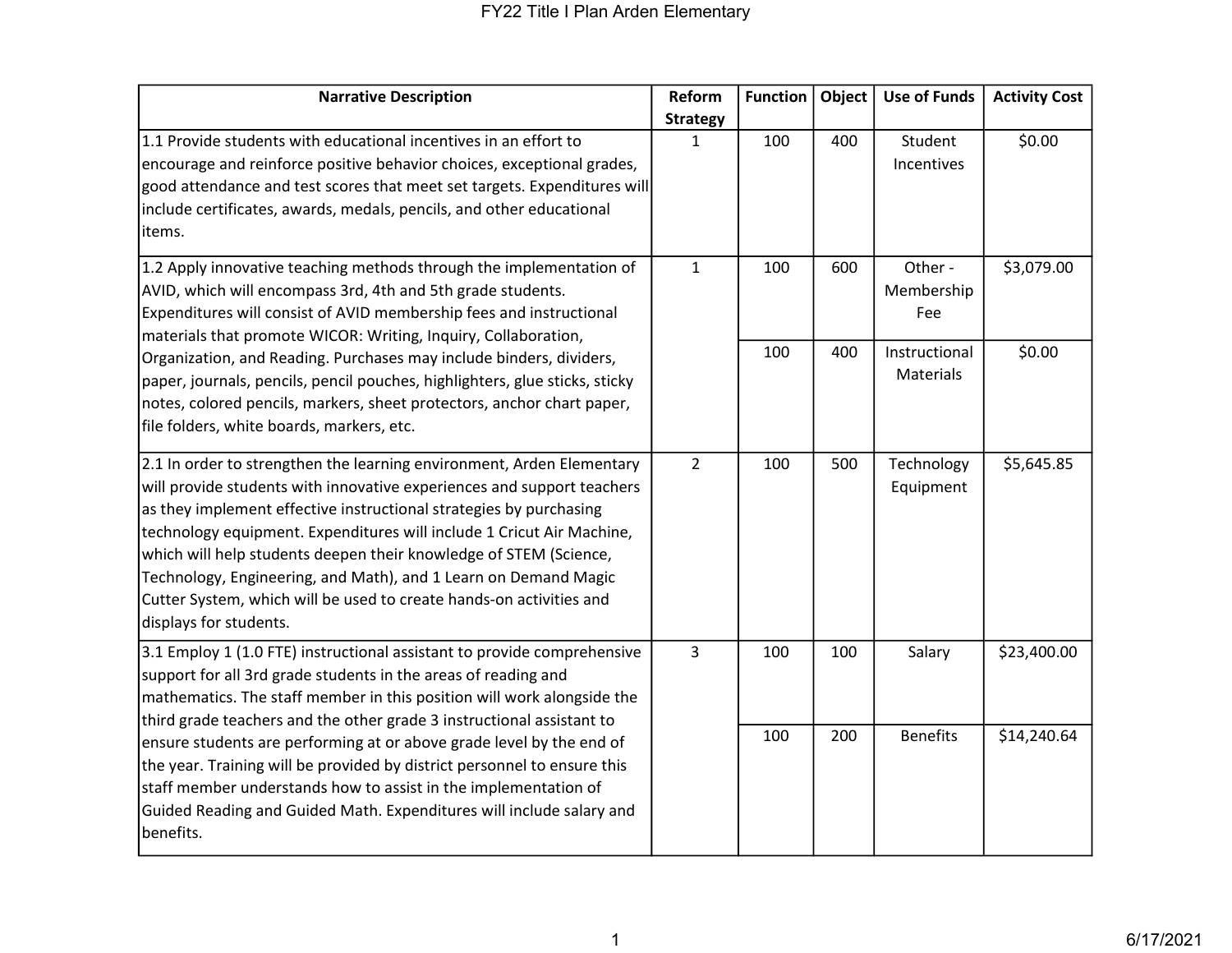| 3.2 Employ 1 (1.0 FTE) instructional assistant to provide comprehensive<br>support for all 3rd grade students in the areas of reading and<br>mathematics. The staff member in this position will work alongside the<br>third grade teachers and the other grade 3 instructional assistant to<br>ensure students are performing at or above grade level by the end of<br>the year. Training will be provided by district personnel to ensure this<br>staff member understands how to assist in the implementation of<br>Guided Reading and Guided Math. Expenditures will include salary and<br>benefits. | 3              | 100<br>100 | 100<br>200 | Salary<br><b>Benefits</b>     | \$23,400.00<br>\$14,240.64 |
|----------------------------------------------------------------------------------------------------------------------------------------------------------------------------------------------------------------------------------------------------------------------------------------------------------------------------------------------------------------------------------------------------------------------------------------------------------------------------------------------------------------------------------------------------------------------------------------------------------|----------------|------------|------------|-------------------------------|----------------------------|
|                                                                                                                                                                                                                                                                                                                                                                                                                                                                                                                                                                                                          |                |            |            |                               |                            |
| 3.3 Employ 1 (0.5 FTE) instructional assistant to provide comprehensive<br>support for identified students in K-5 in the areas of reading and<br>mathematics. The staff member in this position will work alongside                                                                                                                                                                                                                                                                                                                                                                                      | $\overline{3}$ | 100        | 100        | Salary                        | \$19,827.00                |
| teachers to ensure students are performing at or above grade level by<br>the end of the year. Expenditures will include salary and benefits.                                                                                                                                                                                                                                                                                                                                                                                                                                                             |                | 100        | 200        | <b>Benefits</b>               | \$12,267.10                |
| 4.1 Studies show that pre-kindergarten and kindergarten readiness<br>provides a strong foundation on which to build a student's educational<br>future. In order to better support students as they transition to<br>elementary school, Arden Elementary will purchase instructional<br>supplies for classrooms, as well as take-home supplies for families that<br>reinforce foundational reading and math skills.                                                                                                                                                                                       | 4              | 100        | 400        | Instructional<br>Materials    | \$500.00                   |
| 5.1 Implement a peer observation system whereby new and identified<br>teachers are afforded an opportunity to observe other teachers in an<br>effort to strengthen the pedagogy of all staff members. Expenditures<br>will include substitute salaries and benefits, and instructional materials<br>to enhance the learning environment.                                                                                                                                                                                                                                                                 | 5              | 100        | 100        | Substitute<br>Salary          | \$500.00                   |
|                                                                                                                                                                                                                                                                                                                                                                                                                                                                                                                                                                                                          |                | 100        | 200        | Substitute<br><b>Benefits</b> | \$147.30                   |
|                                                                                                                                                                                                                                                                                                                                                                                                                                                                                                                                                                                                          |                | 100        | 400        | Instructional<br>Materials    | \$456.87                   |
| 6.1 Provide professional learning opportunities for teachers based on<br>school initiatives. The sessions will address targeted support and<br>improvement of at-risk students within all subgroups.                                                                                                                                                                                                                                                                                                                                                                                                     | 6              |            |            |                               |                            |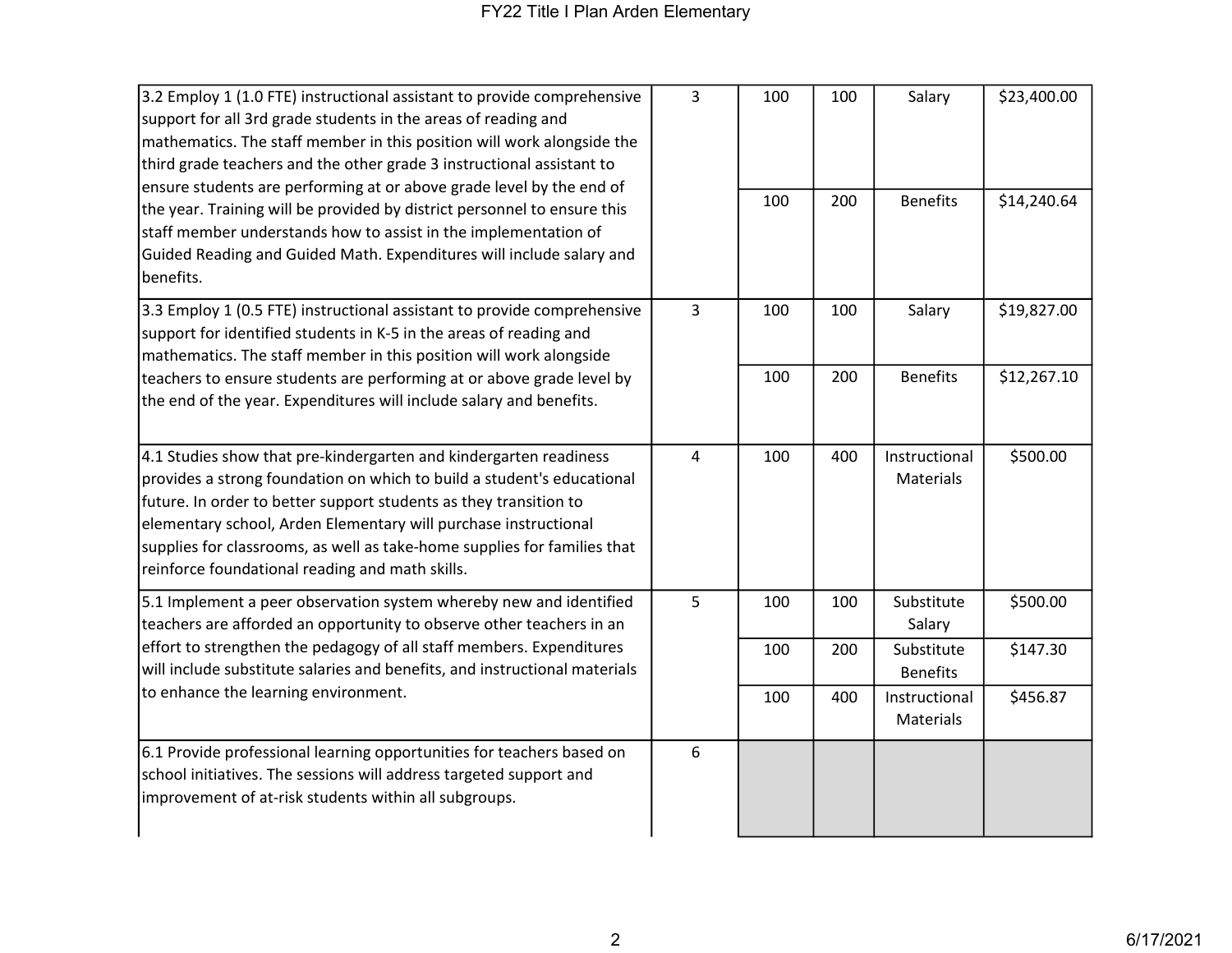| 7.1 Develop a comprehensive plan to recruit and retain highly-effective<br>teachers. The administration team will also continue to actively<br>participate in recruitment efforts to include the district-led recruitment<br>opportunities.                                                                                                                                                                                                                                                                                                      | $\overline{7}$ |     |     |                                                      |          |
|--------------------------------------------------------------------------------------------------------------------------------------------------------------------------------------------------------------------------------------------------------------------------------------------------------------------------------------------------------------------------------------------------------------------------------------------------------------------------------------------------------------------------------------------------|----------------|-----|-----|------------------------------------------------------|----------|
| 8.1 Implement purposeful and engaging sessions for parents to support<br>academic standards. Sessions will occur on the school campus, in the<br>community, and virtually. Sessions may also be recorded to better<br>support parents and will focus on South Carolina College and Career-<br>Ready Standards, Read to Succeed Legislation, Social-Emotional<br>Learning, etc. Expenditures will include refreshments for sessions,<br>parent curriculum materials and supplies, and take-home supplies based<br>on the needs of Arden families. | 8              | 188 | 400 | Parenting<br>Supplies/<br>Instructional<br>Materials | \$700.00 |
|                                                                                                                                                                                                                                                                                                                                                                                                                                                                                                                                                  |                | 188 | 400 | Refreshments                                         | \$584.40 |
| 9.1 Provide opportunities for certified staff to collaborate, analyze data,<br>unwrap standards, plan for academic interventions, and create common<br>formative assessments. Sessions will occur throughout the school year<br>as well as during the summer.                                                                                                                                                                                                                                                                                    | 9              |     |     |                                                      |          |
| 10.1 Continue collaborations with the following organizations that<br>enhance the social-emotional wellbeing of students: Columbia College<br>Education Department, Alpha Kappa Alpha Sorority Incorporated,<br>Richland County Library-North Main Branch, Reading Matters, Second<br>Calvary Baptist Church, Bethlehem Baptist Church, Eau Claire Rotary<br>Club, College Place Community Council (Columbia College Area),<br>Koinonia After-School Program, and Junior League of Columbia.                                                     | 10             |     |     |                                                      |          |
| 10.2 Provide a stipend for a school-based Title I Contact person who will<br>ensure that all Title I activities are properly documented and necessary<br>files are uploaded to Title I Crate based on district timelines. The Title I<br>Contact will serve as a liaison between the school and the Title I<br>Consultant. This staff member will attend periodic trainings and have                                                                                                                                                             | 10             | 220 | 100 | Salary                                               | \$800.00 |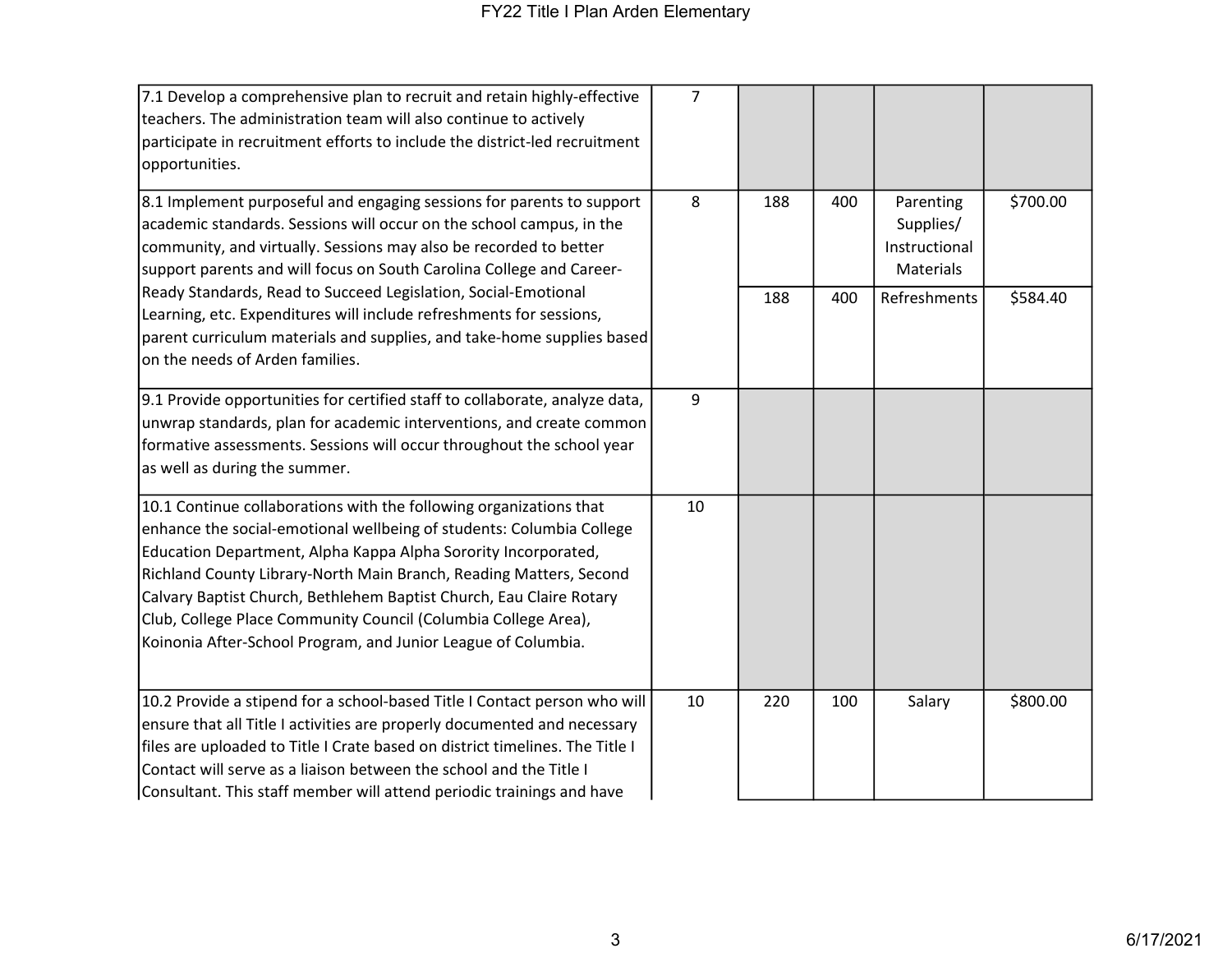| regular meetings with the school's assigned Title I Consultant.<br>Expenditures will include a \$500 stipend for the year and benefits. | 220 | 200 | <b>Benefits</b>   | \$61.20      |
|-----------------------------------------------------------------------------------------------------------------------------------------|-----|-----|-------------------|--------------|
|                                                                                                                                         |     |     | <b>Total</b>      | \$119,850.00 |
|                                                                                                                                         |     |     | <b>FY22</b>       | \$119,850.00 |
|                                                                                                                                         |     |     | Preliminary       |              |
|                                                                                                                                         |     |     | <b>Allocation</b> |              |
|                                                                                                                                         |     |     |                   |              |
|                                                                                                                                         |     |     | <b>Difference</b> | \$0.00       |